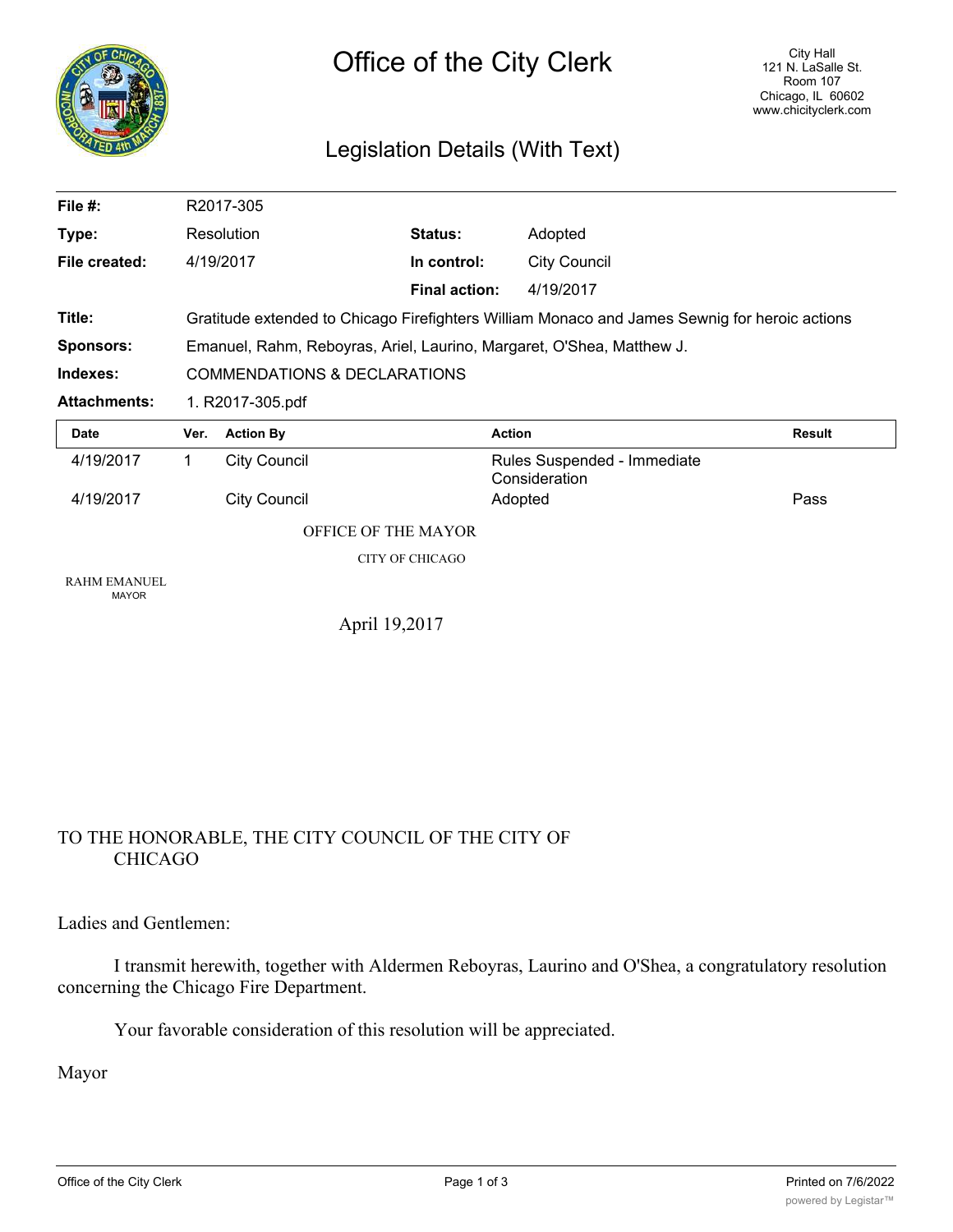Very truly yours,

**April 19.2017**

**, Aldermen Ariel Reboyras, Margaret Laurino, -'K^'. Matthew j. O'Shea, and : ^ Mavor Rahm Emanuel OM**

'Whereas, In the late evening of January 20, .2017, firefighters William Monaco and; D'-f ire Depdrtmentjesponded; to^g.fire:. iruthe 7TOO block of South Fairfield Avenue, in the Mdrquette,Park'neighborh66&; an6

' WHEREAS, • Members of .Squad\_Co:mpdpy, -5 arrived with their special rescue, fire ^company and saw heavy fire and thick blqck smoke billowing from a two-story building; and :..X " .■' ; i-: ■ ' X." •• J-"-, ..'

• WHEREAS/ Firefighters observed d heavy volume of, fire comingsfrom the' basement and blowing like a torch that reached the eaves of the roof;, and  $V \ o$ 

\_> ."' WHEREAS, Acting quickly, the first .engine company Used a deck water gun. to extinguish jhe fire, but the heat was so intense that the blaze flared up a<sup>^</sup>ihrdnd<sup>^^</sup>P

WHEREAS, The 20th Battalion Chief, Louis,Bongiornp, ordered Squad Company 5 to search.the two-unit building.., Firefighters Monaco and Sewni'g, despiteehcountering thick, heavy,-black smoke, began to search.the first-floor apartment.' Visibility was zero and therrnal imaging camera equipment was ineffective. As-a result, these firefighters had to.rely on-feeling around in the engulfed structure jp their search for possible;victims; and "!  $\blacksquare \blacksquare \blacksquare \blacksquare$  . ...'. ':?, {<":"' ''' •- '"' >' ■'"■ ' , -.,.■"■'. :  $\leq$ <sup>r</sup><sub>0</sub>  $\leq$ 

WHEREAS, Firefighter-Sewnig-came upon a'bedroom and felt what seemed: to be a lifeless body. With the dssistance of Firefighter Monaco;! Sewhig carried thepefson to the exterior of the,buildihg; and, ; : . • Jv ^.iJh^' X ' .-'7"'-X.." ,; '.- ..'

. WHEREAS, Both firefighters immediately began administering 'life' saving ■ techniques to the victim,.q To' year-old girl,. who was not ; breathing and was unresponsive.^. Along.wjth dssistance from^heambulance company, they were able to revive the girl using CP.R..Xthe girl was'Ftransported. to Holy Cross Hospital 'and later 'transferred to Loyola Hospital and.-into a hyperbolic chamber. The girl wds'- released.- from the hospital, less than; a :week dfter nearly dying and is'/expectedJo--'i7i'dke;qi<sup>:</sup>full' recovery; and ... '■'. "o\* V ..;--,-∎;'<sup>;</sup> "-'X.;-C ^^v,-. /' '■■''-' × "yf ''-. ' ;,-/> .: V' ■ -.. <sup>∷ ,</sup>;;, .